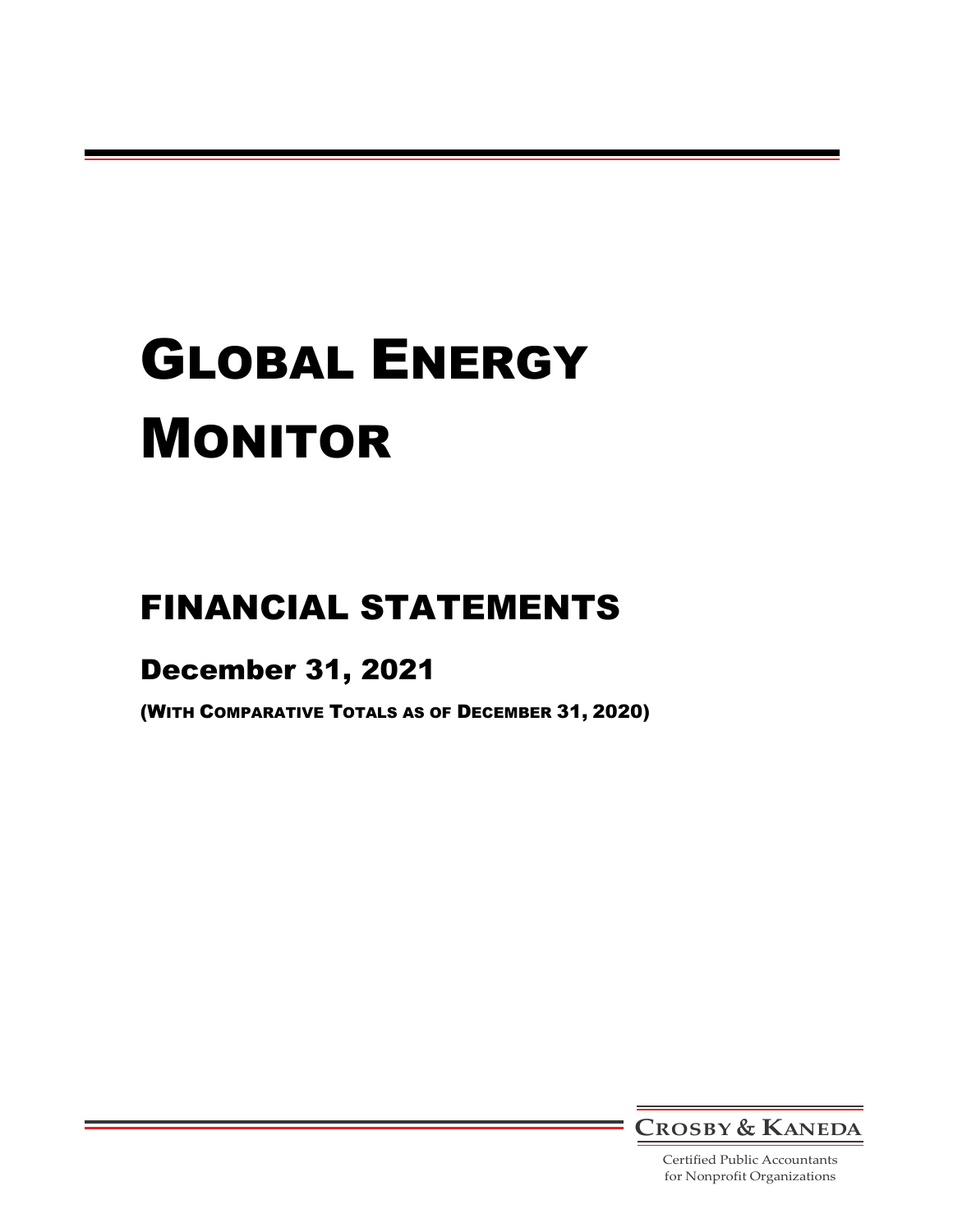# Contents

| Independent Auditors' Report            | $1 - 2$ |
|-----------------------------------------|---------|
| Financial Statements                    |         |
| <b>Statement of Financial Position</b>  |         |
| <b>Statement of Activities</b>          |         |
| <b>Statement of Cash Flows</b>          |         |
| <b>Statement of Functional Expenses</b> | 6       |
| Notes to the Financial Statements       | 7-12    |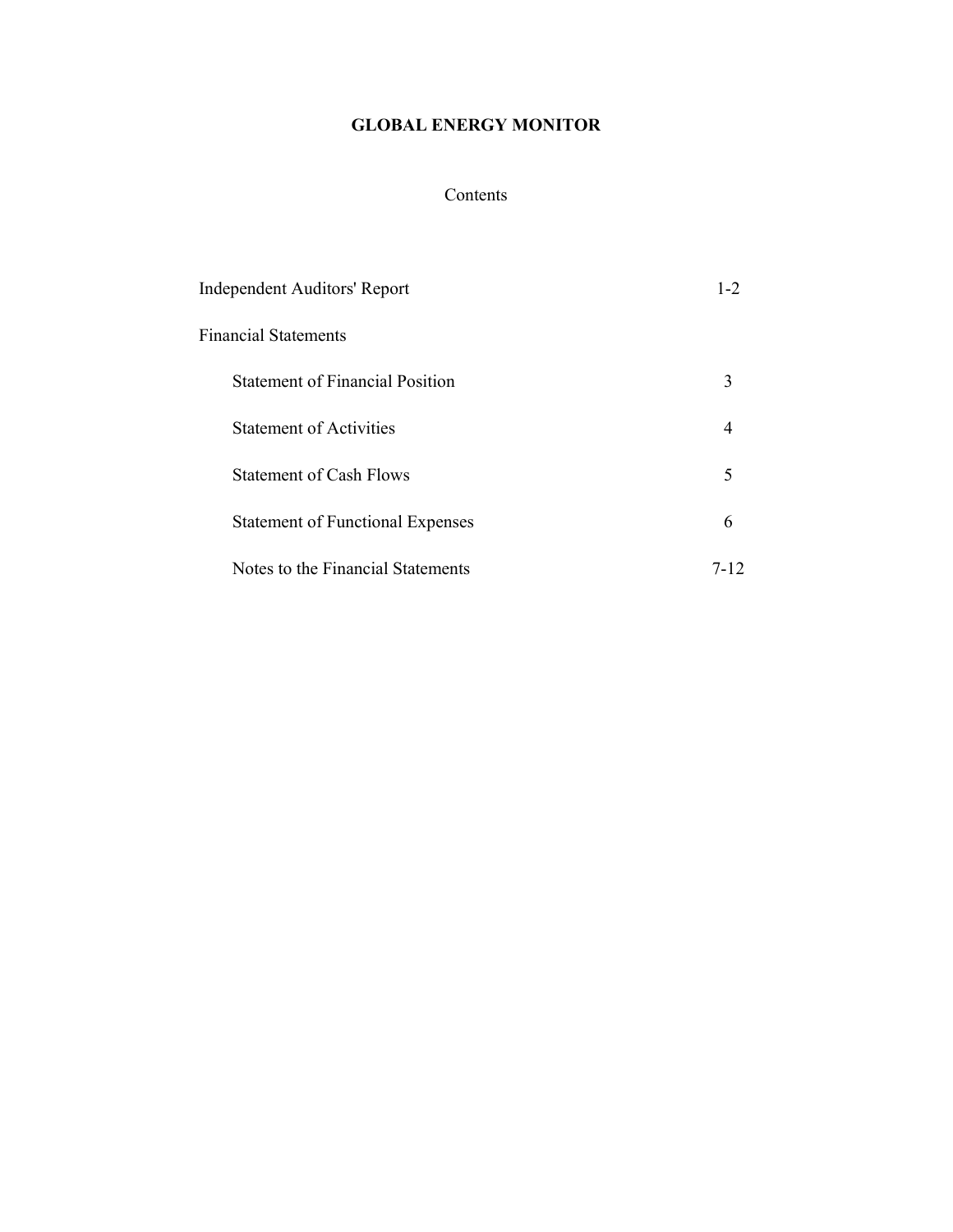**CROSBY & KANEDA**

Certified Public Accountants for Nonprofit Organizations

1970 Broadway Suite 930 Oakland, CA 94612 www.ckcpa.biz 510-835-2727

#### **INDEPENDENT AUDITOR'S REPORT**

Board of Directors Global Energy Monitor San Francisco, California

# **Opinion**

We have audited the accompanying financial statements of Global Energy Monitor (the Organization), which comprise the statement of financial position as of December 31, 2021, and the related statements of activities, cash flows and functional expenses, for the year then ended, and the related notes to the financial statements. In our opinion, the financial statements referred to above present fairly, in all material respects, the financial position of Global Energy Monitor as of December 31, 2021, and the changes in net assets and its cash flows for the year then ended in accordance with accounting principles generally accepted in the United States of America.

# **Basis for Opinion**

We conducted our audit in accordance with auditing standards generally accepted in the United States of America. Our responsibilities under those standards are further described in the Auditor's Responsibilities for the Audit of the Financial Statements section of our report. We are required to be independent of the Organization and to meet our other ethical responsibilities in accordance with the relevant ethical requirements relating to our audit. We believe that the audit evidence we have obtained is sufficient and appropriate to provide a basis for our audit opinion.

# **Responsibilities of Management for the Financial Statements**

Management is responsible for the preparation and fair presentation of the financial statements in accordance with accounting principles generally accepted in the United States of America, and for the design, implementation, and maintenance of internal control relevant to the preparation and fair presentation of financial statements that are free from material misstatement, whether due to fraud or error. In preparing the financial statements, management is required to evaluate whether there are conditions or events, considered in the aggregate, that raise substantial doubt about the Organization's ability to continue as a going concern within one year after the date that the financial statements are available to be issued.

# **Auditors' Responsibilities for the Audit of the Financial Statements**

Our objectives are to obtain reasonable assurance about whether the financial statements as a whole are free from material misstatement, whether due to fraud or error, and to issue an auditor's report that includes our opinion. Reasonable assurance is a high level of assurance but is not absolute assurance and therefore is not a guarantee that an audit conducted in accordance with generally accepted auditing standards will always detect a material misstatement when it exists. The risk of not detecting a material misstatement resulting from fraud is higher than for one resulting from error, as fraud may involve collusion, forgery, intentional omissions, misrepresentations, or the override of internal control. Misstatements, including omissions, are considered material if there is a substantial likelihood that, individually or in the aggregate, they would influence the judgment made by a reasonable user based on the financial statements.

In performing an audit in accordance with generally accepted auditing standards, we: Exercise professional judgment and maintain professional skepticism throughout the audit. Identify and assess the risks of material misstatement of the financial statements, whether due to fraud or error, and design and perform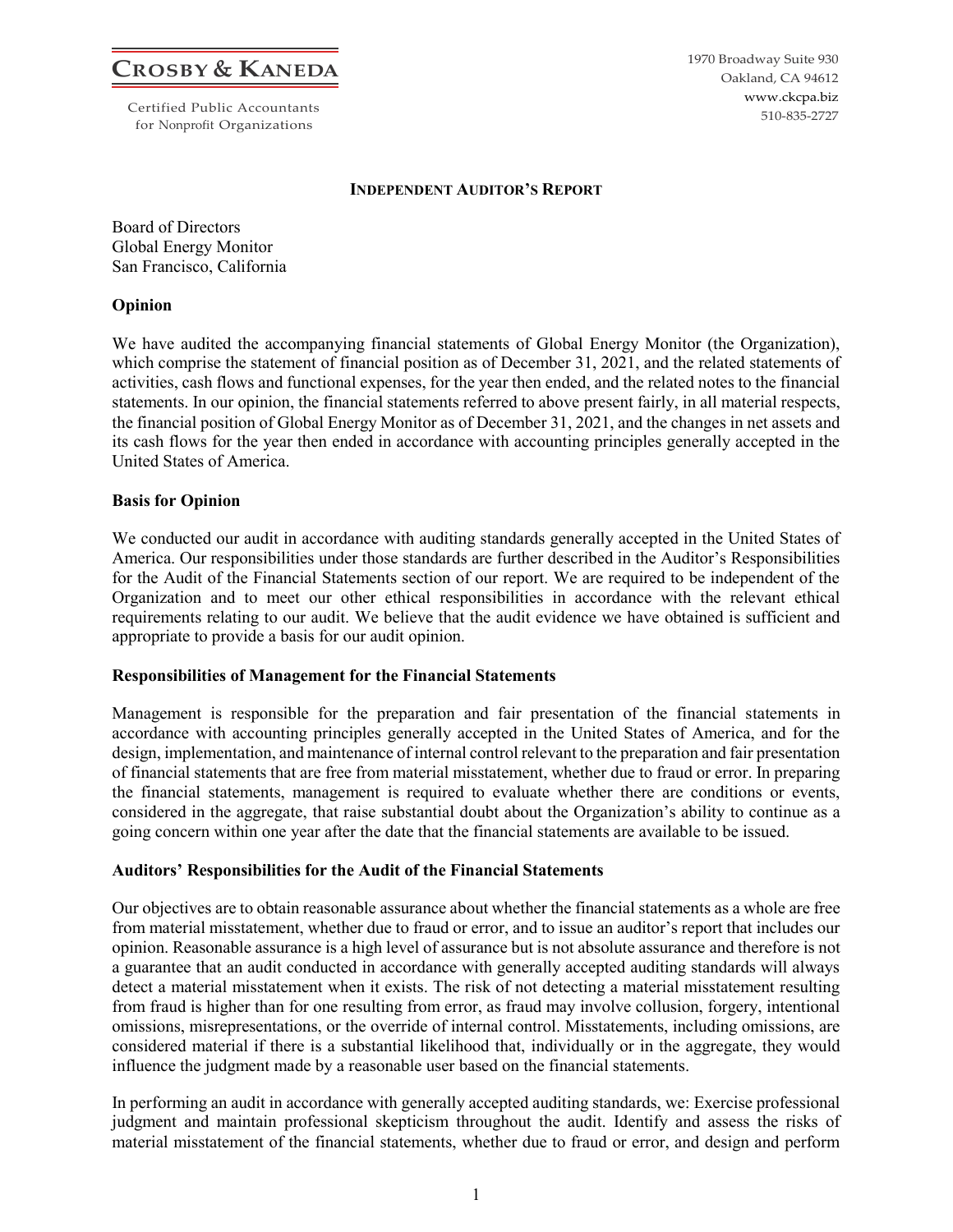audit procedures responsive to those risks. Such procedures include examining, on a test basis, evidence regarding the amounts and disclosures in the financial statements. Obtain an understanding of internal control relevant to the audit in order to design audit procedures that are appropriate in the circumstances, but not for the purpose of expressing an opinion on the effectiveness of the Organization's internal control. Accordingly, no such opinion is expressed. Evaluate the appropriateness of accounting policies used and the reasonableness of significant accounting estimates made by management, as well as evaluate the overall presentation of the financial statements. Conclude whether, in our judgment, there are conditions or events, considered in the aggregate, that raise substantial doubt about the Organization's ability to continue as a going concern for a reasonable period of time.

We are required to communicate with those charged with governance regarding, among other matters, the planned scope and timing of the audit, significant audit findings, and certain internal control related matters that we identified during the audit.

# **Report on Summarized Comparative Information**

We have previously audited the Organization's 2020 financial statements, and we expressed an unmodified audit opinion on those audited financial statements in our report dated June 2, 2021. In our opinion, the summarized comparative information presented herein as of and for the year ended December 31, 2020, is consistent, in all material respects, with the audited financial statements from which it has been derived.

Crosn & Lancola CPAS LLP

April 26, 2022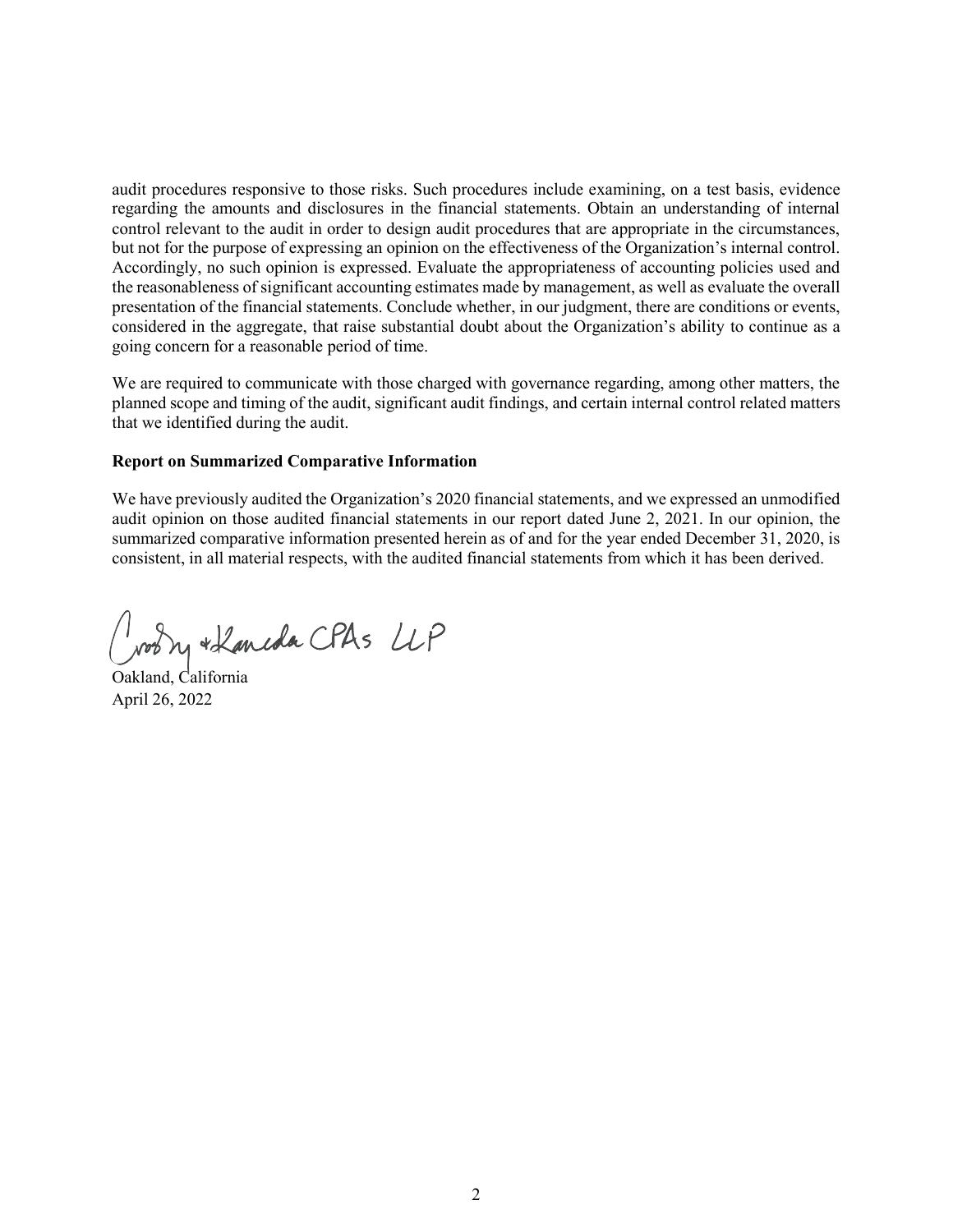# **Statement of Financial Position (With Comparative Totals as of December 31, 2020) December 31, 2021**

**\_\_\_\_\_\_\_\_\_\_\_\_\_\_\_\_\_\_\_\_\_\_\_\_\_\_\_\_\_\_\_\_**

|                                         | 2021          | 2020          |
|-----------------------------------------|---------------|---------------|
| <b>Assets</b>                           |               |               |
| Assets                                  |               |               |
| Cash and cash equivalents               | \$<br>755,806 | \$<br>635,931 |
| Contributions receivable (Note 3)       | 2,291,574     | 343,500       |
| Prepaid expenses                        | 1,327         | 2,327         |
| <b>Total Assets</b>                     | 3,048,707     | 981,758       |
| <b>Liabilities and Net Assets</b>       |               |               |
| Liabilities                             |               |               |
| Accounts payable and accrued expenses   | 34,519        | 29,856        |
| Accrued vacation                        | 87,086        | 44,156        |
| PPP loan                                |               | 105,988       |
| <b>Total Liabilities</b>                | 121,605       | 180,000       |
| <b>Net Assets</b>                       |               |               |
| Without donor restrictions              | 359,646       | 109,510       |
| With donor restrictions (Note 7)        | 2,567,456     | 692,248       |
| <b>Total Net Assets</b>                 | 2,927,102     | 801,758       |
| <b>Total Liabilities and Net Assets</b> | 3,048,707     | \$<br>981,758 |

See Notes to the Financial Statements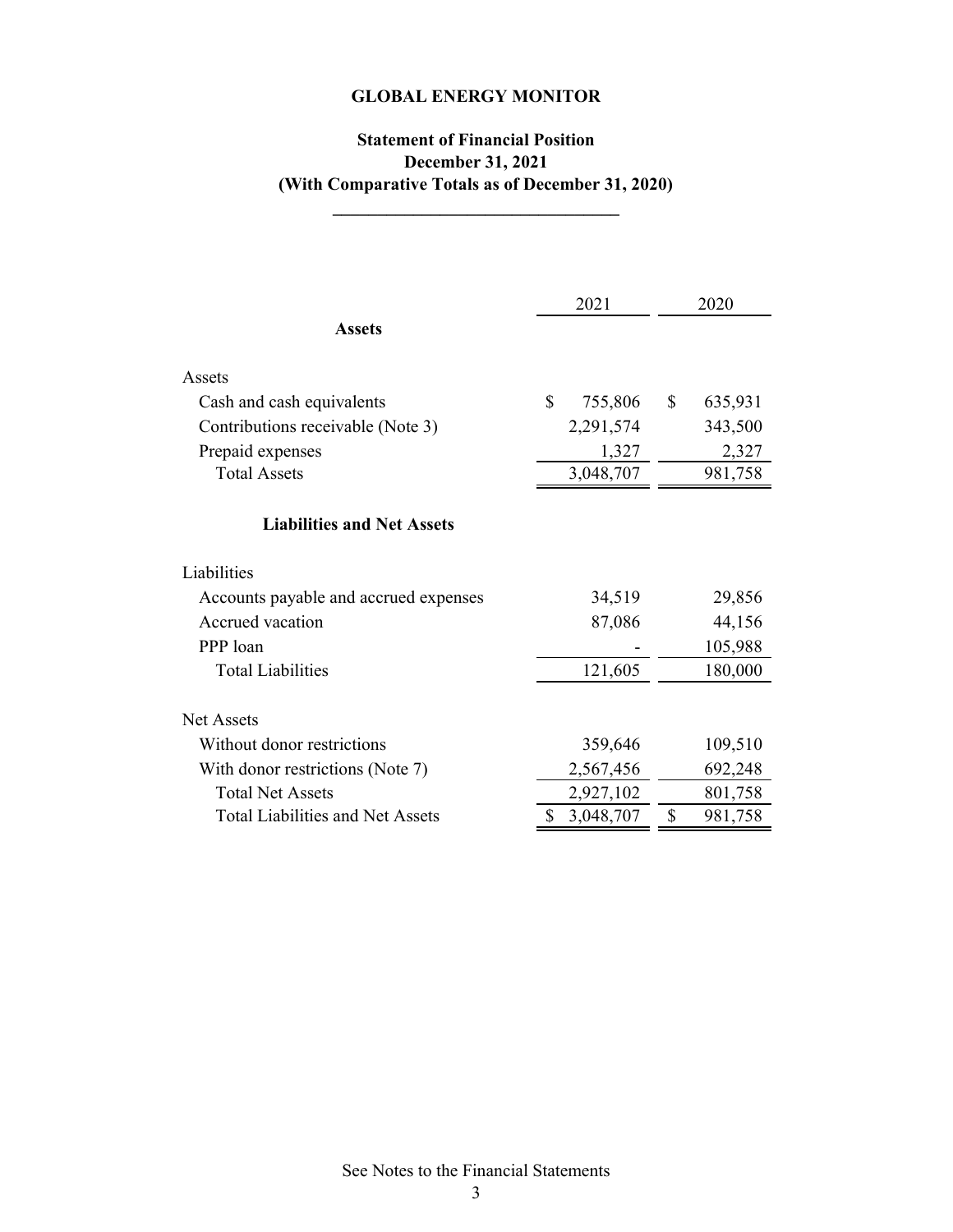# **(With Comparative Totals for the Year Ended December 31, 2020) For the Year Ended December 31, 2021 Statement of Activities**

**\_\_\_\_\_\_\_\_\_\_\_\_\_\_\_\_\_\_\_\_\_\_\_\_\_\_\_\_\_\_\_\_**

|                                      | <b>Without Donor</b><br>With Donor |                 | Total           |                 |
|--------------------------------------|------------------------------------|-----------------|-----------------|-----------------|
|                                      | Restrictions                       | Restrictions    | 2021            | 2020            |
| <b>Support and Revenue</b>           |                                    |                 |                 |                 |
| Grants                               | \$<br>300,000                      | 4,400,761<br>\$ | 4,700,761<br>S  | 1,565,501<br>\$ |
| Paycheck Protection Program (Note 4) | 361,204                            |                 | 361,204         |                 |
| Contributions                        | 2,000                              |                 | 2,000           | 1,500           |
| Program service fees and other       | 83,163                             |                 | 83,163          | 6,000           |
| Exchange rate gain (loss) and other  | 14,267                             |                 | 14,267          | (9, 923)        |
| Support provided by expiring time    |                                    |                 |                 |                 |
| and purpose restrictions             | 2,525,553                          | (2,525,553)     |                 |                 |
| <b>Total Support and Revenue</b>     | 3,286,187                          | 1,875,208       | 5,161,395       | 1,563,078       |
| <b>Expenses</b>                      |                                    |                 |                 |                 |
| Program                              | 2,721,915                          |                 | 2,721,915       | 1,351,204       |
| Management and general               | 258,955                            |                 | 258,955         | 129,312         |
| Fundraising                          | 55,181                             |                 | 55,181          | 49,453          |
| <b>Total Expenses</b>                | 3,036,051                          |                 | 3,036,051       | 1,529,969       |
| Change in net assets                 | 250,136                            | 1,875,208       | 2,125,344       | 33,109          |
| Net assets, beginning of year        | 109,510                            | 692,248         | 801,758         | 768,649         |
| Net assets, end of year              | 359,646<br>\$                      | 2,567,456<br>S. | 2,927,102<br>S. | 801,758<br>\$   |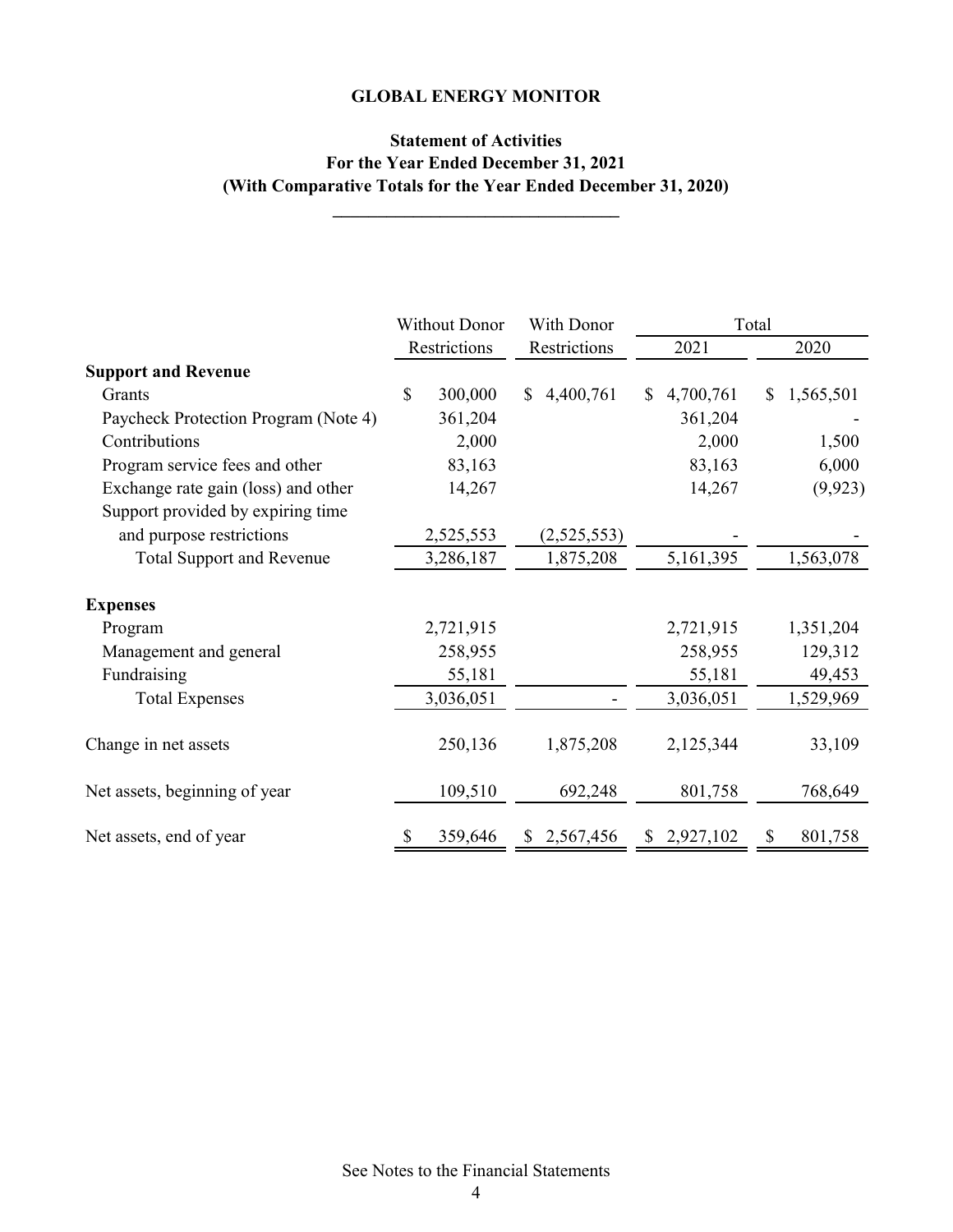# **Statement of Cash Flows For the Year Ended December 31, 2021 (With Comparative Totals for the Year Ended December 31, 2020)**

**\_\_\_\_\_\_\_\_\_\_\_\_\_\_\_\_\_\_\_\_\_\_\_\_\_\_\_\_\_\_\_\_**

|                                                                                                   | 2021                      |              | 2020    |
|---------------------------------------------------------------------------------------------------|---------------------------|--------------|---------|
| <b>Cash flows from operating activities:</b>                                                      |                           |              |         |
| Change in net assets                                                                              | 2,125,344<br>$\mathbb{S}$ | $\mathbb{S}$ | 33,109  |
| Adjustments to reconcile change in net assets to cash<br>provided (used) by operating activities: |                           |              |         |
| PPP loan forgiveness                                                                              | (360, 250)                |              |         |
| Change in assets and liabilities:                                                                 |                           |              |         |
| Contributions receivable                                                                          | (1,948,074)               |              | 287,185 |
| Prepaid expenses                                                                                  | 1,000                     |              | (1,275) |
| Accounts payable and accrued expenses                                                             | 4,663                     |              | 26,219  |
| Accrued vacation                                                                                  | 42,930                    |              | 25,494  |
| Net cash provided (used) by operating activities                                                  | (134, 387)                |              | 370,732 |
| <b>Cash flows from financing activities:</b>                                                      |                           |              |         |
| Proceeds from PPP Loan - First Draw                                                               |                           |              | 105,988 |
| Proceeds from PPP Loan - Second Draw                                                              | 254,262                   |              |         |
| Net cash provided (used) by financing activities                                                  | 254,262                   |              | 105,988 |
| Net change in cash and cash equivalents                                                           | 119,875                   |              | 476,720 |
| Cash and cash equivalents, beginning of year                                                      | 635,931                   |              | 159,211 |
| Cash and cash equivalents, end of year                                                            | 755,806<br>\$             | \$           | 635,931 |

See Notes to the Financial Statements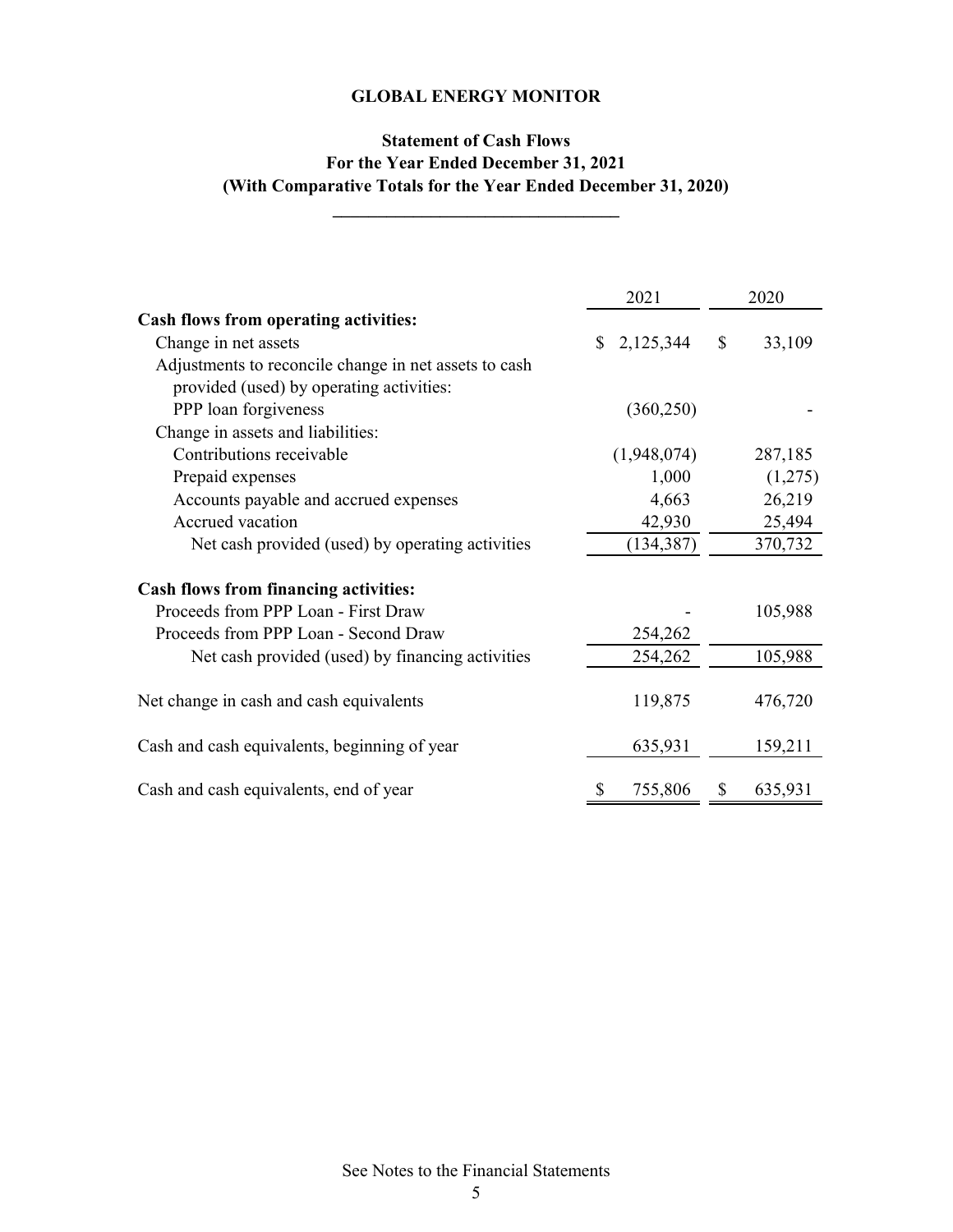# **Statement of Functional Expenses For the Year Ended December 31, 2021 (With Comparative Totals for the Year Ended December 31, 2020)**

**\_\_\_\_\_\_\_\_\_\_\_\_\_\_\_\_\_\_\_\_\_\_\_\_\_\_\_\_\_\_\_\_**

|                              |                 | Management              |                        |                           | Total           |
|------------------------------|-----------------|-------------------------|------------------------|---------------------------|-----------------|
|                              | Program         | and General             | Fundraising            | 2021                      | 2020            |
|                              |                 |                         |                        |                           |                 |
| <b>Salaries</b>              | 1,681,788<br>\$ | $\mathbb{S}$<br>174,799 | $\mathbb{S}$<br>45,951 | 1,902,538<br><sup>S</sup> | \$<br>1,025,888 |
| Employee benefits            | 127,022         | 12,768                  | 3,905                  | 143,695                   | 33,094          |
| Retirement                   | 18,644          | 1,621                   | 683                    | 20,948                    |                 |
| Payroll taxes                | 133,225         | 13,847                  | 3,640                  | 150,712                   | 79,887          |
| <b>Total Personnel</b>       | 1,960,679       | 203,035                 | 54,179                 | 2,217,893                 | 1,138,869       |
| Grants                       |                 |                         |                        |                           | 10,000          |
| Fee for service              | 674,360         | 43,019                  | 40                     | 717,419                   | 318,341         |
| Advertising and promotion    | 323             | 645                     | 6                      | 974                       |                 |
| Office expenses              | 3,314           | 677                     | 33                     | 4,024                     | 42,116          |
| Information technology       | 68,781          | 1,234                   | 270                    | 70,285                    | 17,072          |
| Travel                       | 990             | 25                      |                        | 1,015                     |                 |
| Interest                     |                 | 961                     |                        | 961                       |                 |
| Dues, licenses, service fees | 13,468          | 7,366                   | 653                    | 21,487                    |                 |
| Insurance                    |                 | 1,993                   |                        | 1,993                     | 3,571           |
| <b>Total Expenses</b>        | 2,721,915       | 258,955                 | \$<br>55,181           | 3,036,051<br>\$           | 1,529,969       |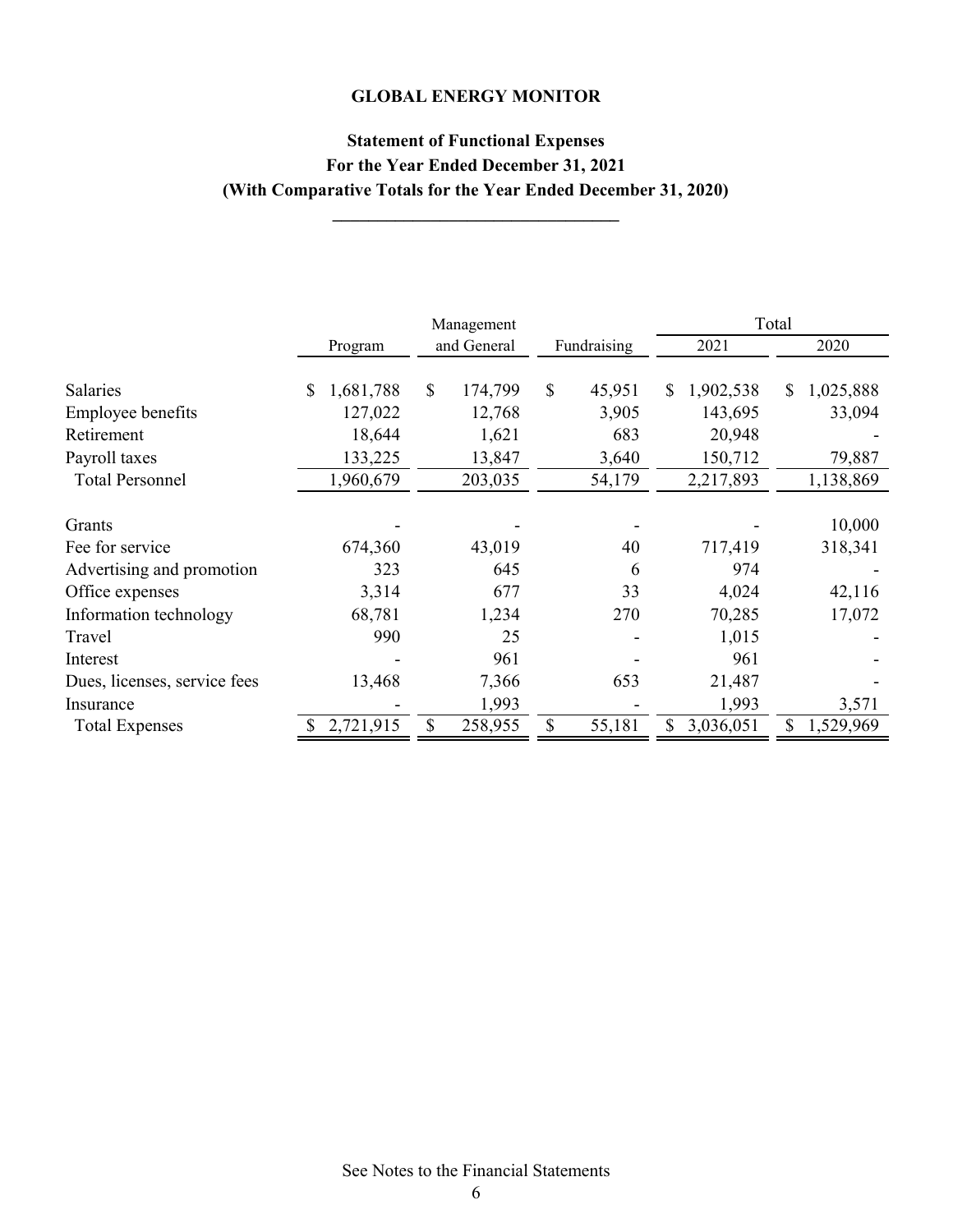# **Notes to the Financial Statements For the Year Ended December 31, 2021 (With Comparative Totals for the Year Ended December 31, 2020)**

# **NOTE 1: NATURE OF ACTIVITIES**

Global Energy Monitor (the Organization) is a California nonprofit public benefit corporation. Its mission is to develop and share information on international energy projects in support of the worldwide movement for clean power. The Organization is a network of professional researchers and volunteers developing collaborative informational resources on fossil fuels and alternative technologies. These resources include websites, databases, maps, and other tools, all of which are made available to further public understanding of critical energy issues.

#### **NOTE 2: SIGNIFICANT ACCOUNTING POLICIES**

### **Basis of Accounting**

The accompanying financial statements have been prepared on the accrual basis of accounting in accordance with accounting principles generally accepted in the United States of America (GAAP).

# **Net Assets**

The financial statements report net assets and changes in net assets in two classes that are based upon the existence or absence of restrictions on use that are placed by its donors, as follows:

*Net assets without donor restrictions* – are resources available to support operations. The only limits on the use of the net assets are the broad limits resulting from the nature of the Organization, the environment in which it operates, the purposes specified in its corporate documents and its application for tax-exempt status, and any limits resulting from contractual agreements with creditors and others that are entered into in the course of its operations.

*Net assets with donor restrictions* – are resources that are restricted by a donor for use for a particular purpose or in a particular period. Some donor restrictions are temporary in nature, and the restriction will expire when the resources are used in accordance with the donor's instructions or when the stipulated time has passed. Other donor restrictions are perpetual in nature; the Organization must continue to use the resources in accordance with the donor's instructions.

When a donor's restriction is satisfied, either by using the resources in the manner specified by the donor or by the passage of time, the expiration of the restriction is reported in the financial statements by reclassifying the net assets from net assets with donor restrictions to net assets without donor restrictions. Net assets restricted for acquisition of building or equipment (or less commonly, the contribution of those net assets directly) are reported as net assets with donor restrictions until the specified asset is placed in service by the Organization, unless the donor provides more specific directions about the period of its use.

# **Accounting for Contributions**

Contributions, including unconditional promises to give, are recognized when received. All contributions are reported as increases in net assets without donor restrictions unless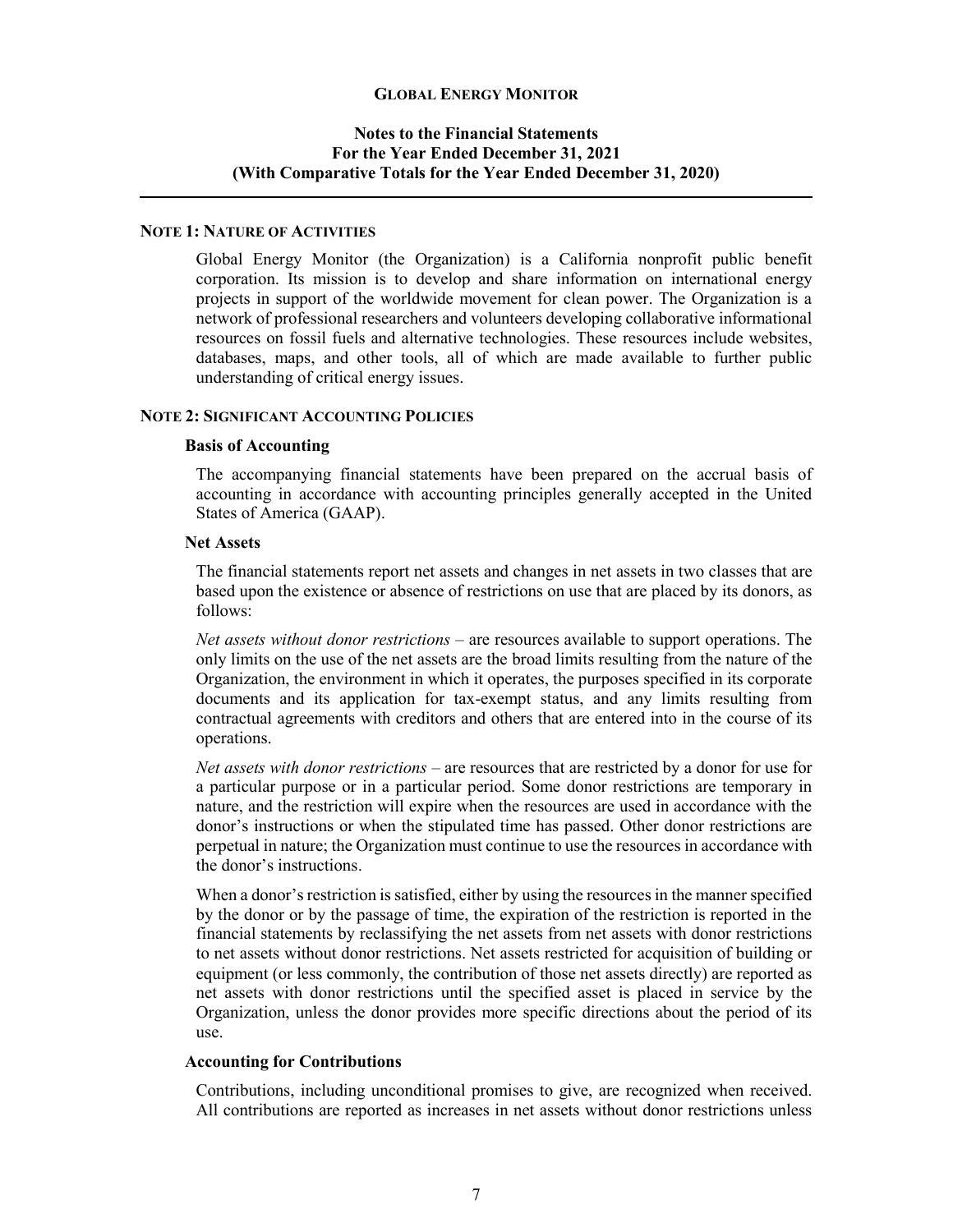# **Notes to the Financial Statements For the Year Ended December 31, 2021 (With Comparative Totals for the Year Ended December 31, 2020)**

the contributed assets are specifically restricted by the donor. Amounts received that are restricted by the donor to use in future periods or for specific purposes are reported as increases in net assets with donor restrictions. Unconditional promises with payments due in future years have an implied restriction to be used in the year the payment is due, and therefore are reported as restricted until payment is due, unless the contribution is clearly intended to support activities of the current fiscal year. Conditional promises are not recognized until they become unconditional, that is, until all conditions on which they depend are substantially met.

#### **Accounting for Revenue**

The Organization recognizes revenue as performance obligations are satisfied.

Revenue is recognized over time for cost reimbursement contracts as eligible expenses are incurred if other conditions of the contract are satisfied. Revenue from agreements that include milestones and milestone payments are recognized over time as milestones are reached. If the Organization's efforts are expended evenly throughout the performance period, the Organization may recognize revenue on a straight-line basis over such a period.

Revenue is recognized at a point in time when goods or services are provided to customers and the Organization is not required to provide additional goods or services or if the above criteria are not met. As a practical expedient the Organization disregards the effects of potential financing components if the period between payment and performance is one year or less.

All revenues and net gains are reported as increases in net assets without donor restrictions in the statement of activities unless related to a donor specified restriction for a particular purpose or future period.

#### **Program Service Fees**

Program services fees consist of revenue from analysis of new coal plants and units, speaker fees, expert consultation, coal plant tracking and reporting and other activities. The Organization primarily uses fixed fee agreements, and revenue is recognized as performance obligations are satisfied. The Organization generally does not take deposits or advance fee payments, and bills on a Net 30 basis.

#### **Income Taxes**

The Internal Revenue Service and the California Franchise Tax Board have determined that the Organization is exempt from federal and state income taxes under IRC  $501(c)(3)$ and California RTC 23701(d). The Organization has evaluated its current tax positions as of December 31, 2021 and is not aware of any significant uncertain tax positions for which a reserve would be necessary. The Organization's tax returns are generally subject to examination by federal and state taxing authorities for three and four years, respectively, after they are filed.

#### **Contributed Services**

Contributed services are reflected in the financial statements at the fair value of the services received only if the services (a) create or enhance nonfinancial assets or (b) require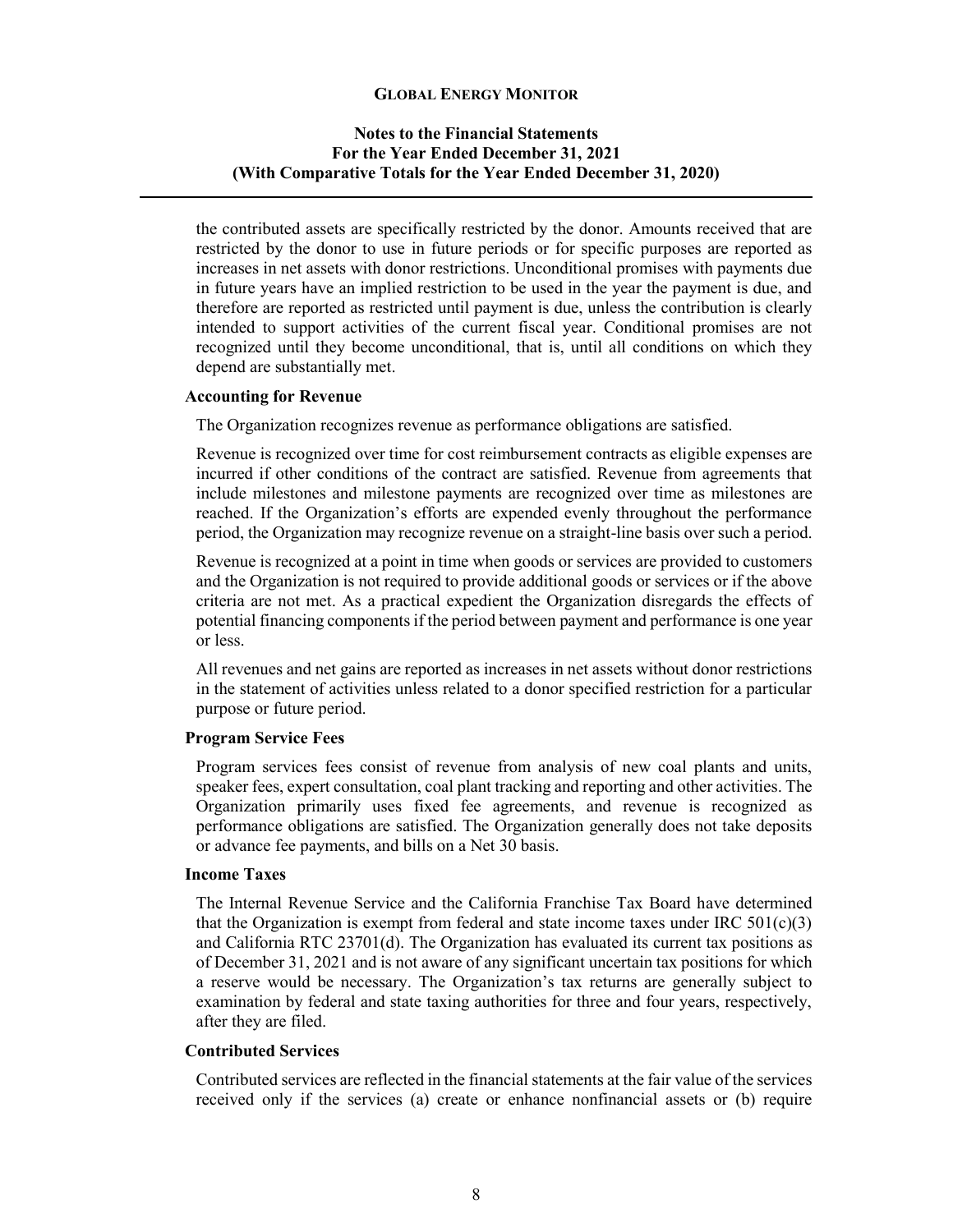# **Notes to the Financial Statements For the Year Ended December 31, 2021 (With Comparative Totals for the Year Ended December 31, 2020)**

specialized skills, are performed by people with those skills, and would otherwise be purchased by the Organization. There were no contributed services that met the criteria for recognition for the year ended December 31, 2021.

#### **Contributions Receivable**

Contributions receivable including pledges and grants receivable are unconditional promises to give that are recognized as contributions when the promise is received. Contributions receivable that are expected to be collected in less than one year are reported at net realizable value. Contributions receivable that are expected to be collected in more than one year are recorded at fair value at the date of promise. That fair value is computed using a present value technique applied to anticipated cash flows. The Organization has evaluated the value of the discount and concluded that it was not material for recognition. The Organization considers all contributions receivable to be fully collectible at December 31, 2021. Accordingly, no allowance for doubtful accounts was deemed necessary. If amounts become uncollectible, they are charged to expense in the period in which that determination is made.

### **Estimates**

The preparation of financial statements in conformity with GAAP requires management to make estimates and assumptions that affect the reported amounts of assets and liabilities and disclosures of contingent assets and liabilities at the date of the financial statements and the reported amounts of revenues and expenses during the reporting period. Accordingly, actual results could differ from those estimates.

#### **Cash Equivalents**

For purposes of the statement of cash flows, the Organization considers all money market funds and other highly liquid investments with original maturities of three months or less when purchased to be cash equivalents. Cash and cash equivalents held in investments accounts for investment purposes, if any, are treated as part of investment balances for purposes of the statement of cash flows.

# **Fair Value Measurements**

Fair value is defined as the exchange price that would be received for an asset or paid to transfer a liability (an exit price) in the principal or most advantageous market for the asset or liability in an orderly transaction between market participants on the measurement date. The Organization determines the fair values of its assets and liabilities based on a fair value hierarchy that includes three levels of inputs that may be used to measure fair value.

Level 1 - Quoted prices (unadjusted) in active markets for identical assets or liabilities that the Organization has the ability to access at the measurement date.

Level 2 - Inputs other than quoted market prices that are observable for the asset or liability, either directly or indirectly.

Level 3 - Unobservable inputs for the assets or liability.

The Organization had no assets or liabilities recorded at fair value on December 31, 2021.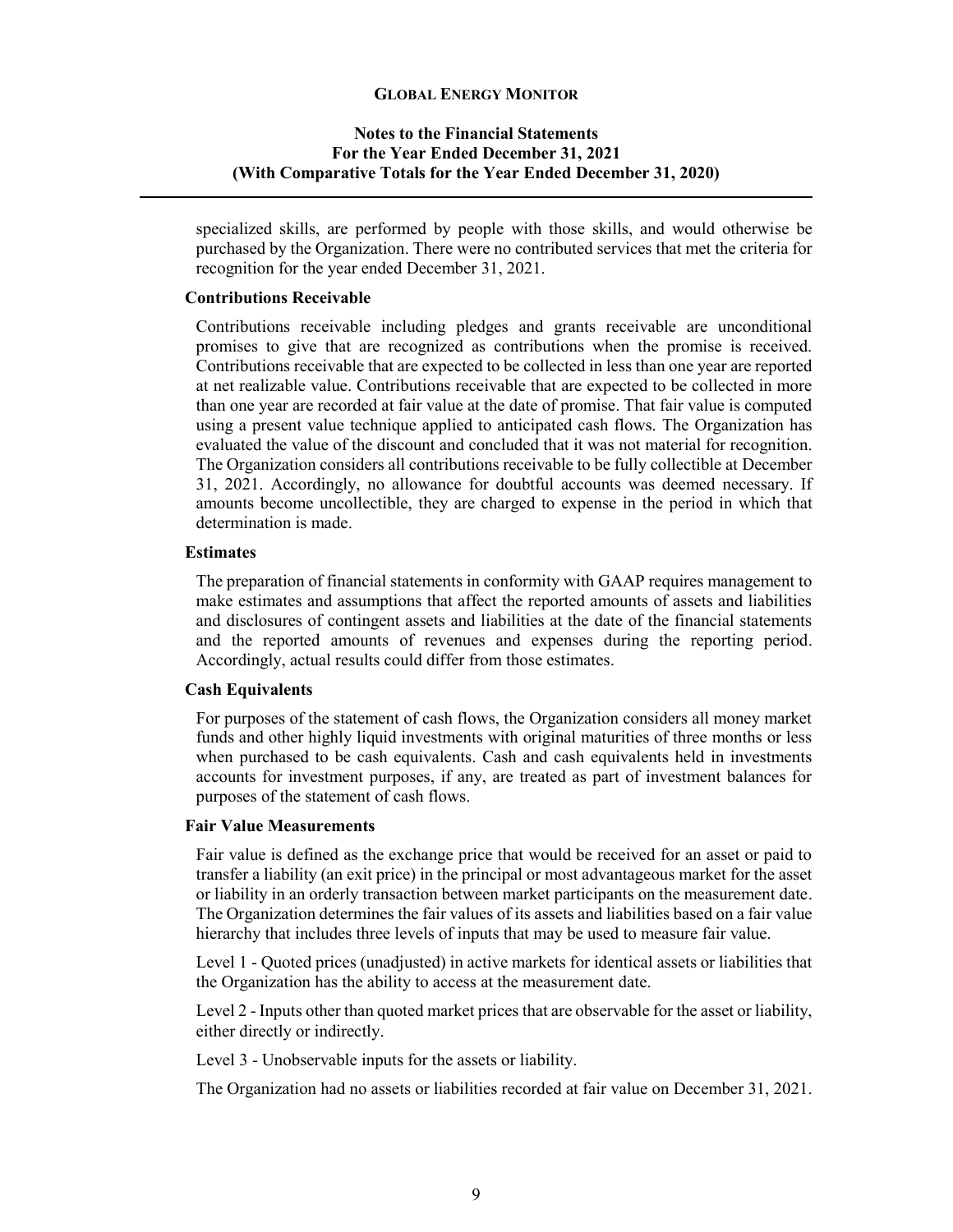# **Notes to the Financial Statements For the Year Ended December 31, 2021 (With Comparative Totals for the Year Ended December 31, 2020)**

# **Property and Equipment**

All acquisitions of property and equipment in excess of \$5,000 and all expenditures for repairs and maintenance, renewals, and betterments that materially prolong the useful lives of assets are capitalized. Property and equipment are stated at cost or, if donated, at the approximate fair value at the date of donation. Depreciation is computed using the straightline method over the estimated useful lives on the property and equipment. Certain software development costs for externally marketed software may be capitalized if the Organization expects to generate revenue through the sale or lease of such software. The Organization had no property and equipment that met this capitalization policy at December 31, 2021.

# **Expense Recognition and Allocation**

The cost of providing the Organization's programs and other activities is summarized on a functional basis in the statement of activities and statement of functional expenses. Expenses that can be identified with a specific program or support service are charged directly to that program or support service. Costs common to multiple functions have been allocated among the various functions using a reasonable allocation method that is consistently applied as follows:

Salaries and wages, benefits, and payroll taxes are allocated based on estimated staff allocations by functional area prepared at the individual staff level for all staff on an annual basis.

Information technology, insurance costs and other expenses that cannot be directly identified are allocated on the basis of staff allocation for each program and supporting activity.

Management and general expenses include those costs that are not directly identifiable with any specific program, but which provide for the overall support and direction of the Organization. Fundraising costs are expensed as incurred, even though they may result in contributions received in future years. The Organization generally does not conduct fundraising activities in conjunction with its other activities. Additionally, advertising costs are expensed as incurred. All expenses and net losses are reported as decreases in net assets without donor restrictions.

#### **Prior Year Summarized Information**

The financial statements include certain prior year summarized comparative information in total but not by net asset class. Such information does not include sufficient detail to constitute a presentation in conformity with GAAP. Accordingly, such information should be read in conjunction with the Organization's financial statements for the year ended December 31, 2020, from which the summarized information was derived.

# **Reclassifications**

Certain accounts in the prior year's summarized information have been reclassified for comparative purposes to conform with the presentation in the current-year financial statements.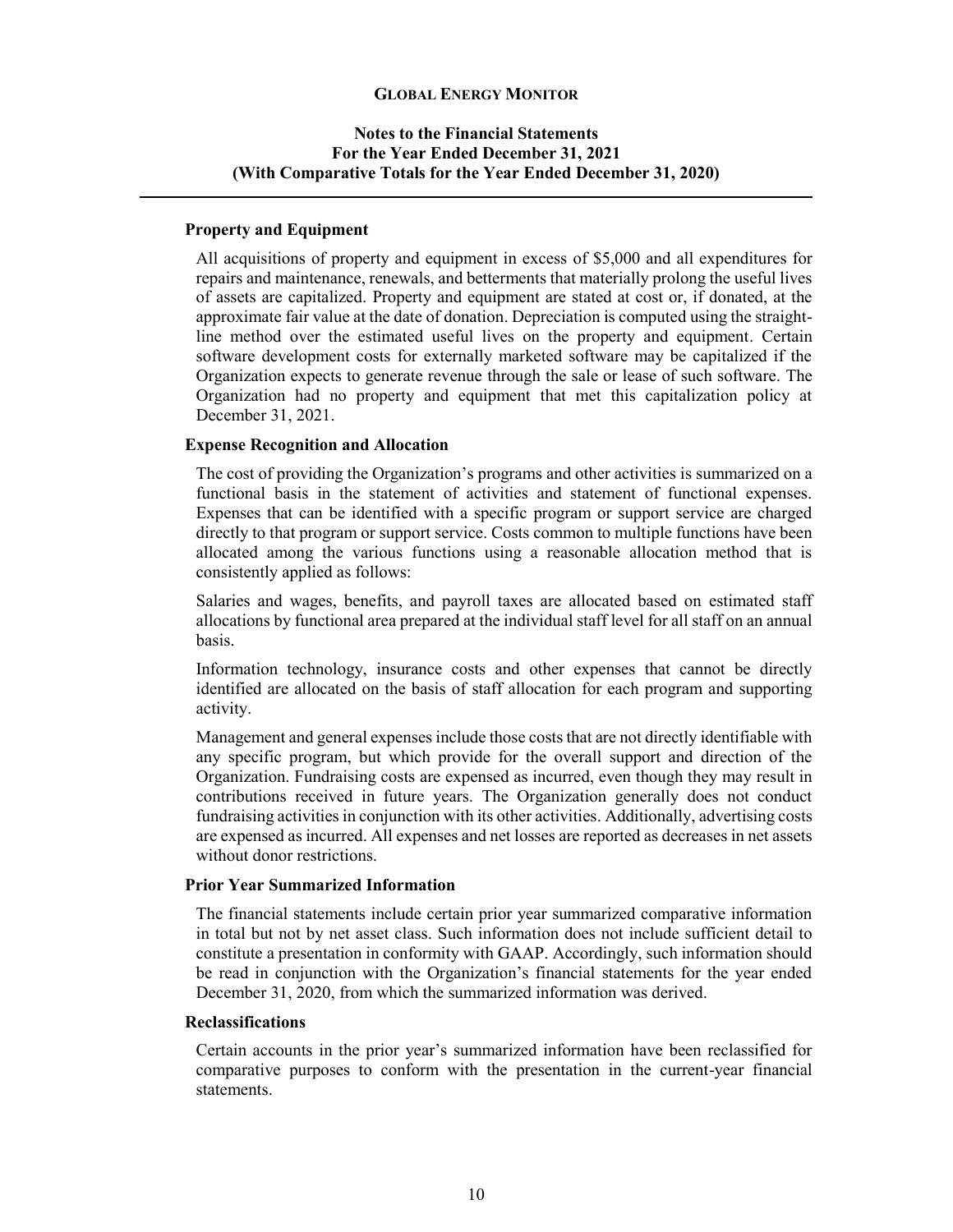# **Notes to the Financial Statements For the Year Ended December 31, 2021 (With Comparative Totals for the Year Ended December 31, 2020)**

#### **NOTE 3: CONTRIBUTIONS RECEIVABLE**

Contributions receivable at December 31, are expected to be realized in the following periods:

|                    | 2021        | 2020      |
|--------------------|-------------|-----------|
| Less than one year | \$2,110,074 | \$343,500 |
| One to three years | 181.500     |           |
| Total              | \$2,291,574 | 343,500   |

# **NOTE 4: PAYCHECK PROTECTION PROGRAM (PPP)**

The Organization received two paycheck protection program (PPP) loans totaling \$254,262 and \$105,988 bearing interest of 1% and maturing within two years, respectively, which it accounts for under FASB 470. Based on the guidance in FASB ASC 405-20-40-1, the proceeds from the loan will remain recorded as a liability until either (1) the loan is, in part or wholly, forgiven and the Organization has been "legally released" or (2) the Organization pays off the loan. During the year ended December 31, 2021, the Organization received notice of full forgiveness for both of the PPP loans funding and interest totaling \$361,204.

# **NOTE 5: CONTINGENCIES**

#### **Compliance with Donor Restrictions**

Grant awards require the fulfillment of certain conditions as set forth in the provisions of the grants. Failure to fulfill the conditions could result in the return of the funds to the grantors. The Organization deems this contingency remote since by accepting the grants and their terms, it has accommodated the objectives of the Organization to the provisions of the grants. The Organization's management is of the opinion that the Organization has complied with the terms of all grants.

#### **NOTE 6: LINE OF CREDIT**

The Organization has an unsecured line of credit with a bank for a total of \$10,000 to be drawn down upon as needed, with an interest rate at eleven percent above the bank's prime rate. As of December 31, 2021 there was no balance outstanding.

# **NOTE 7: NET ASSETS WITH DONOR RESTRICTIONS**

Net assets with donor restrictions were available as follows as of December 31:

|                    | 2021        | 2020      |
|--------------------|-------------|-----------|
| Purpose restricted | \$1,372,341 | \$692,248 |
| Future use         | 1.195.115   |           |
| Total              | \$2,567,456 | \$692,248 |